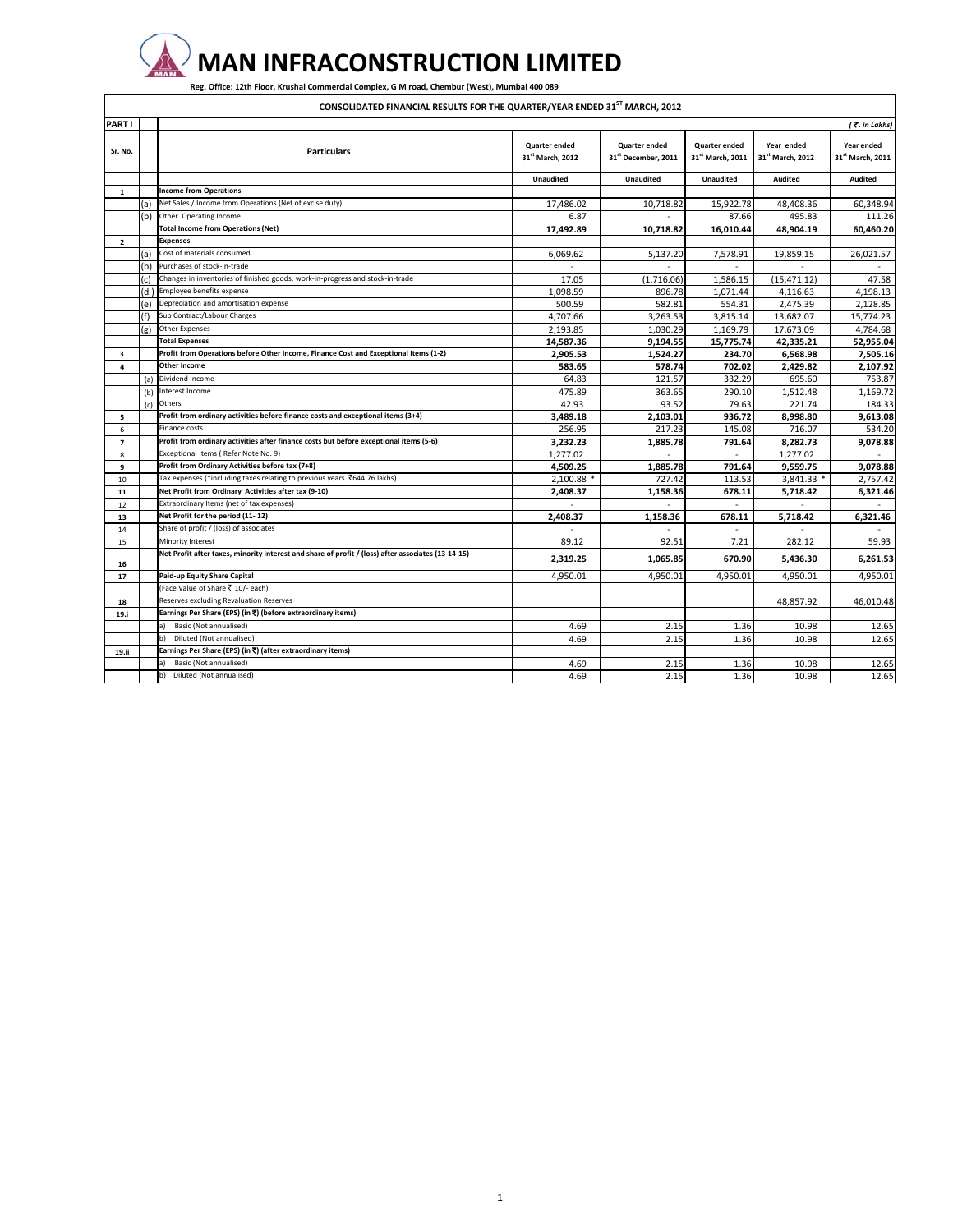| <b>PART II</b>           |                                                                                            |                          |                          |                          |                          |            |
|--------------------------|--------------------------------------------------------------------------------------------|--------------------------|--------------------------|--------------------------|--------------------------|------------|
|                          | <b>PARTICULARS OF SHAREHOLDING</b>                                                         |                          |                          |                          |                          |            |
|                          | <b>Public Shareholding</b>                                                                 |                          |                          |                          |                          |            |
|                          | Number of shares                                                                           | 16,554,514               | 16,944,047               | 17,181,479               | 16,554,514               | 17,181,479 |
|                          | Percentage of shareholding                                                                 | 33.44%                   | 34.23%                   | 34.71%                   | 33.44%                   | 34.71%     |
| $\overline{\phantom{a}}$ | <b>Promoters and Promoter Group Shareholding</b>                                           |                          |                          |                          |                          |            |
|                          | Pledged / Encumbered<br>la)                                                                |                          |                          |                          |                          |            |
|                          | Number of shares                                                                           | $\overline{\phantom{a}}$ | $\overline{\phantom{a}}$ | $\overline{\phantom{a}}$ | $\overline{\phantom{a}}$ |            |
|                          | Percentage of shares (as a % of the total share holding of<br>promoter and promoter group) | $\overline{\phantom{a}}$ | ٠                        | $\overline{\phantom{a}}$ | ٠                        |            |
|                          | Percentage of shares (as a % of the total share capital of the<br>Company)                 | $\overline{\phantom{a}}$ | ۰                        | $\overline{\phantom{a}}$ | $\sim$                   |            |
|                          | Non-encumbered<br>$\mathbf{b}$                                                             |                          |                          |                          |                          |            |
|                          | Number of shares                                                                           | 32,945,540               | 32,556,007               | 32,318,575               | 32,945,540               | 32,318,575 |
|                          | Percentage of shares (as a % of the total share holding of promoter<br>and promoter group) | 100.00%                  | 100.00%                  | 100.00%                  | 100.00%                  | 100.00%    |
|                          | Percentage of shares (as a % of the total share capital of the<br>Company)                 | 66.56%                   | 65.77%                   | 65.29%                   | 66.56%                   | 65.29%     |

|          | <b>Particulars</b>                             | Quarter ended<br>31st March 2012 |
|----------|------------------------------------------------|----------------------------------|
| <b>B</b> | <b>INVESTOR COMPLAINTS</b>                     |                                  |
|          | Pending at the beginning of the quarter        | <b>NIL</b>                       |
|          | Received during the quarter                    |                                  |
|          | Disposed of during the quarter                 |                                  |
|          | Remaining unresolved at the end of the quarter | <b>NIL</b>                       |

**Notes:**

- **1** The above results have been audited by the Statutory Auditors and have been reviewed by the Audit Committee and approved by the Board of Directors at their respective Meetings held on 28th May, 2012.
- **2** The Board of Directors have recommended a final dividend of  $I_4$ .5 per equity share for the financial year 2011-12. The payment is subject to approval of shareholders in ensuing Annual General Meeting.
- **3** The consolidated Financial Statements have been prepared in accordance with Accounting Standard 21 "Consolidated Financial Statements" as notified by Companies (Accounting Standard) Rules,2006.
- **4 ●** On 3rd April 2012, Man Chandak Developers Private Limited (MCDPL) a subsidiary of the Company, made fresh issue of equity shares resulting in reduction of the equity holding of the Company to 45%. Thus MCDPL ceased to be a subsidiary of the Company w.e.f. 3rd April 2012
	- On 17th May 2012, the Company transferred 1% of the total equity in Manaj Tollway Private Limited(MTPL), a subsidiary of the Company to Manaj Infraconstruction Limited, which is also a subsidiary of the Company.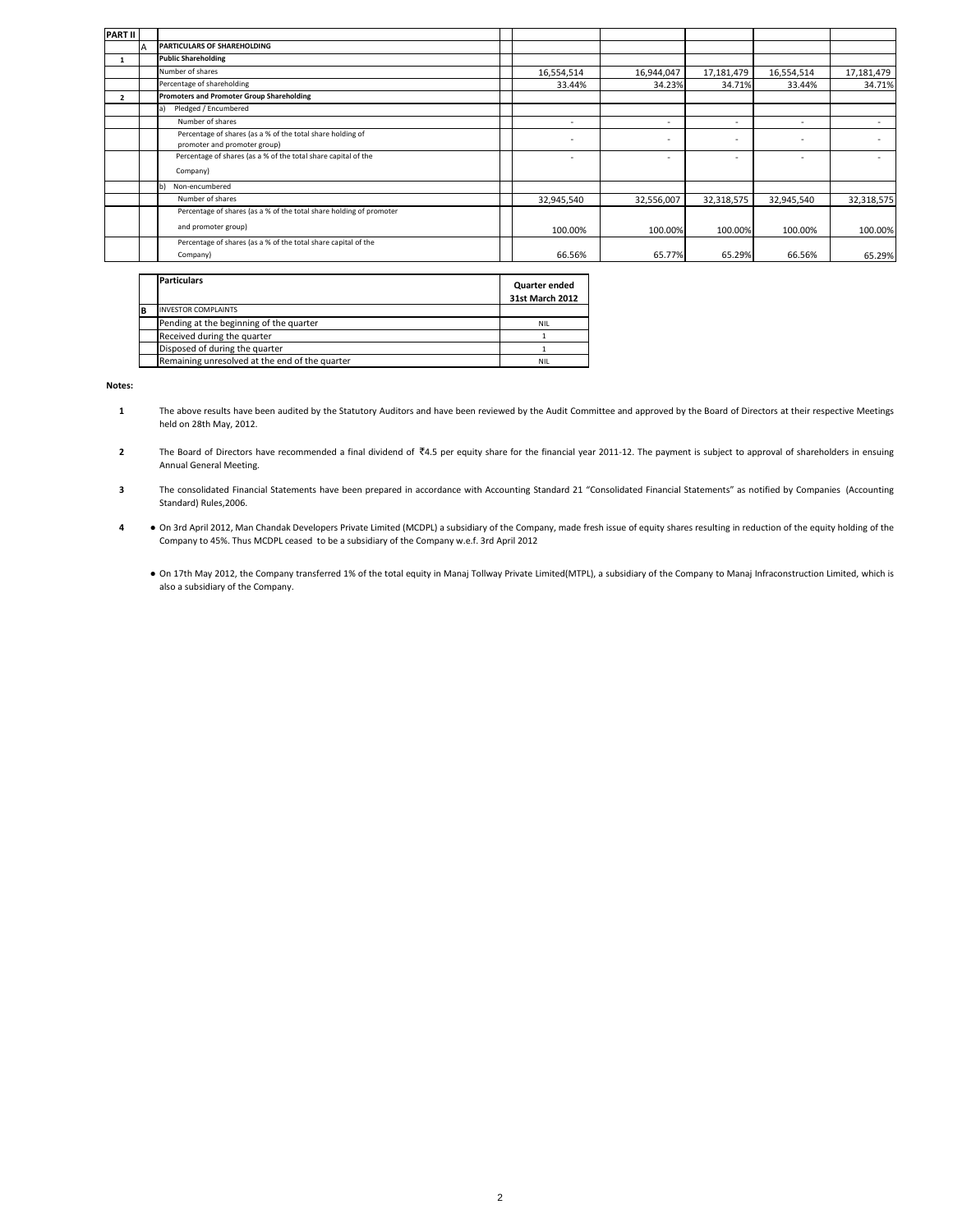- **5** Other Expenses for the year ended 31st March, 2012 of ₹17,673.09 Lakhs (amount for the corresponding year ended 31st March, 2011 was ₹4,784.68 Lakhs) includes Cost of Land and Land related Development Expenses of ₹13,133.77 Lakhs (amount for the corresponding year ended 31st March, 2011 was ₹113.09 Lakhs).
- **6** In accordance with the provisions of Accounting Standard 17, the Company has only one reportable primary segment, namely, "Construction/Project activities". Hence, segment wise reporting is not applicable.
- **7** The position of IPO proceeds and utilisation thereof vis-a-vis the 'Objects of Issue' as stated in the Prospectus and as per shareholders resolution dated 27th September, 2011, is as follows:

|           |                                  | (Amount in ₹ Lakhs) |
|-----------|----------------------------------|---------------------|
| $\bullet$ | Funds raised through IPO:        | 14.175.51           |
|           | IPO expenses:                    | 848.84              |
| $\bullet$ | Net proceeds through IPO:        | 13.326.67           |
|           | Utilisation of Net IPO Proceeds: | 13.326.67           |
|           | <b>Balance funds unutilised:</b> | -                   |

**8** The standalone financial results of the Company are available on the website of the Company www.maninfra.com and on the website of NSE (www.nseindia.com) and BSE (www.bseindia.com). Key standalone financial information is as follows:

|            | IN III LAKIISI                |  |                                                      |  |                                                  |                                                       |                                            |                                            |  |
|------------|-------------------------------|--|------------------------------------------------------|--|--------------------------------------------------|-------------------------------------------------------|--------------------------------------------|--------------------------------------------|--|
| Sr.<br>No. | <b>Particulars</b>            |  | <b>Quarter ended</b><br>31 <sup>st</sup> March, 2012 |  | Quarter ended<br>31 <sup>st</sup> December, 2011 | <b>Quarter ended</b><br>31 <sup>st</sup> March. 2011- | Year ended<br>31 <sup>st</sup> March, 2012 | Year ended<br>31 <sup>st</sup> March, 2011 |  |
|            |                               |  | <b>Unaudited</b>                                     |  | <b>Unaudited</b>                                 | <b>Unaudited</b>                                      | Audited                                    | Audited                                    |  |
|            | <b>Income from Operations</b> |  | 13.964.02                                            |  | 7.710.07                                         | 13.498.01                                             | 37.948.06                                  | 51,876.12                                  |  |
|            | Profit/loss before tax        |  | 4,663.75                                             |  | 1,939.91                                         | 1,070.53                                              | 9.996.27                                   | 9,365.87                                   |  |
|            | Profit/loss after tax         |  | 2,791.46                                             |  | 1,348.57                                         | 951.81                                                | 6,652.76                                   | 6,661.59                                   |  |

**(**` **in Lakhs)**

- **9** The Exceptional item of ₹ 1,277.02 lakhs relates to the proceedings under section 132 /section 133A of the Income Tax Act, 1961 initiated by the Income Tax Authorities in January, 2012. The same arises due to the accounting effect (net of expenses) given to the statements made during the course of such proceedings, which relate both to the current and the previous years. The tax payable on such income resulting therefrom has been provided for in the accounts. The final assessments are in progress. The Auditors have also mentioned this item in their report.
- **10** Figures of the quarter ended March 31,2012 and March 31,2011 are the balancing figures between audited figures in respect of the full financial year and published year to date figures up to the third quarter of the relevant financial year.
- **11** Previous period/year figures have been regrouped/ reclassified wherever considered in view of Notification No. SO 447 (E), dated 28<sup>th</sup> February 2011, w.e.f. 1<sup>st</sup> April 2011 (amended by Notification No SO 653 (E), dated 30<sup>th</sup> March,2011) wherein Financial Statements have to be prepared and presented as per the new Schedule VI of the Companies Act,1956 for the financial year commencing on or after 1<sup>st</sup> April 2011.